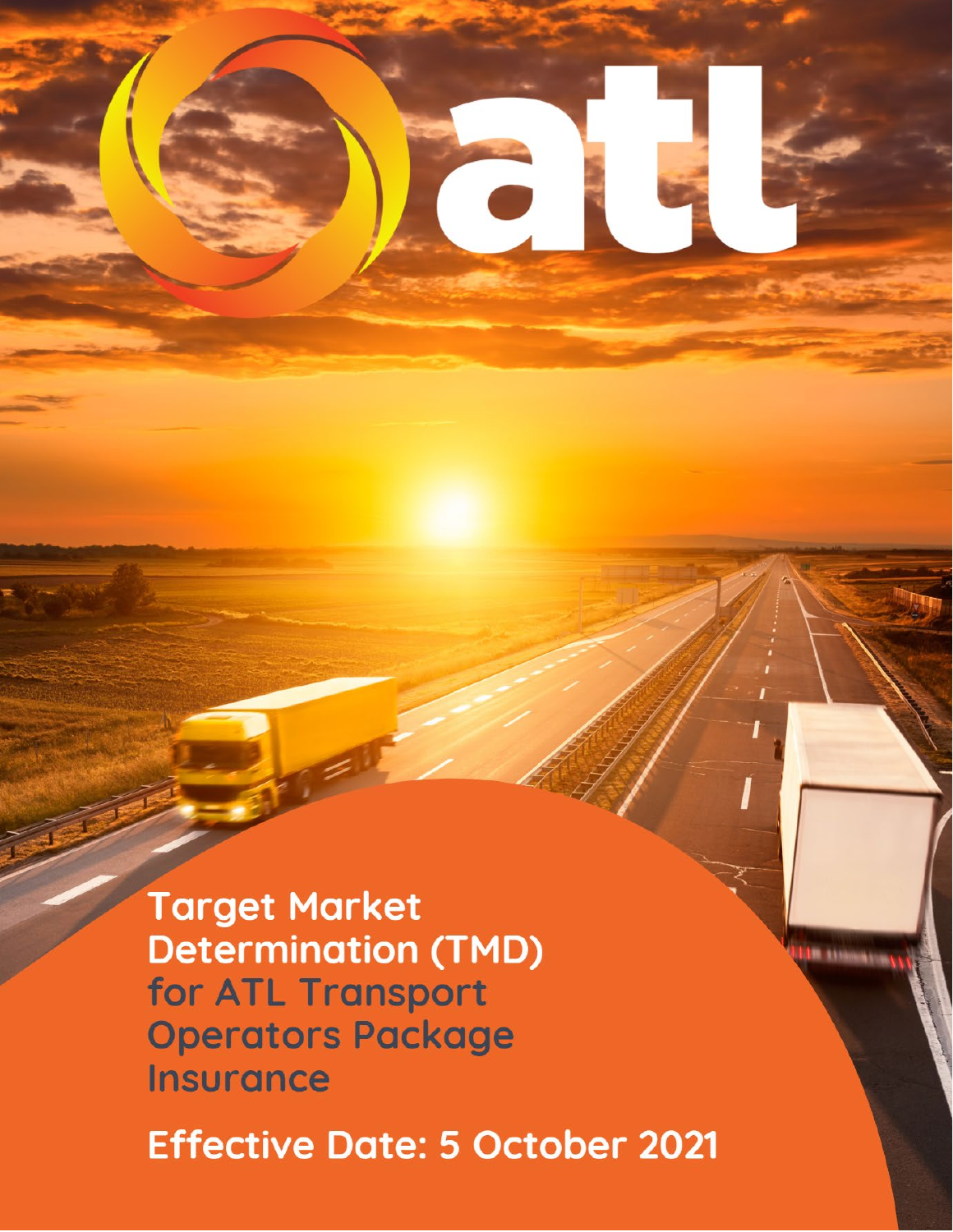# **Target Market Determination for ATL Transport Operators Package Insurance**

# **Contents**

This document is the Target Market Determination (**TMD**) for ATL Transport Operators Package Insurance (**Insurance**) distributed by ATL Insurance Group Pty Limited (**ATL**) ABN 33 133 273 631 AFSL 333234, under a binding authority issued to ATL by the insurer, The Hollard Insurance Company Pty Limited (**Hollard**) ABN 78 090 584 473, AFSL 241436 (together '**we**'). This TMD was prepared on the 5<sup>th</sup> of October 2021.

<span id="page-1-0"></span>We take a consumer-centric approach to the design of insurance products to make sure that our products are suitable for the consumers who fall within the target market. The insurance is distributed through licensed general insurance brokers who apply for cover on behalf of their customers in accordance with the applicable distribution conditions and eligibility criteria.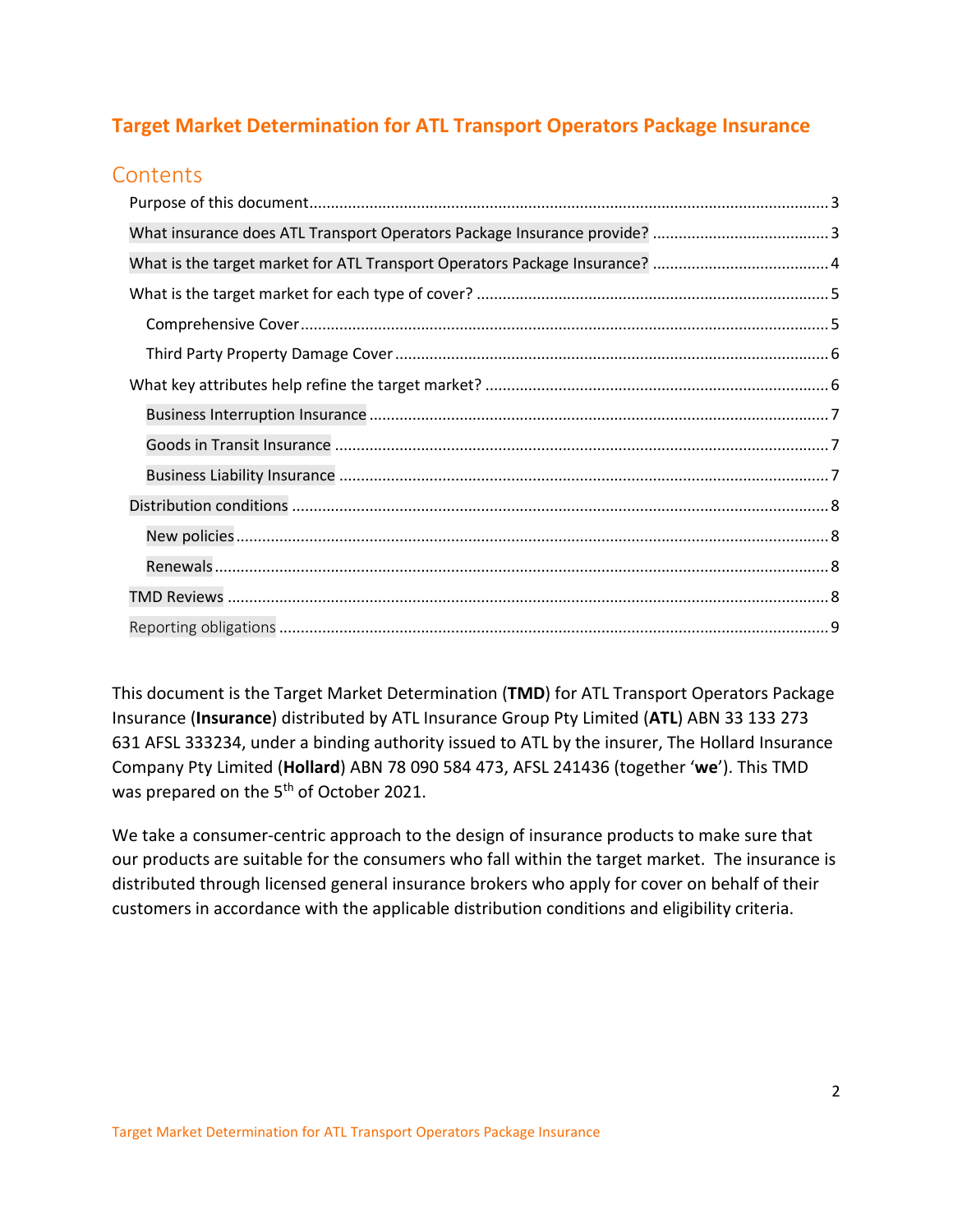# Purpose of this document

The purpose of this TMD is to describe the class of customers for which the Insurance has been designed and to specify distribution conditions including key eligibility criteria, which together ensure that the Insurance is likely to be consistent with the likely objectives, financial situation and needs of those customers.

It's important to note that this TMD doesn't take anyone's personal circumstances into account. Even if you are a customer in the target market, no one knows your situation better than you. Before you make any decisions about the Insurance, you should consult with your broker to ensure the insurance is appropriate for your personal circumstances; and read and consider the Product Disclosure Statement (**PDS**) which provides complete information about the Insurance, including coverage, exclusions, excesses, limitations, terms and your rights and obligations.

Also, this TMD doesn't include all the factors we consider when we decide whether to issue a policy. For example, we have a set of eligibility criteria we use to assess whether a risk is of a type or level we wish to insure, including, type of vehicle(s) and/or goods being covered, value of the vehicle(s) and/or goods being covered, operating radius and location of the vehicle(s) and whether driver(s) meet our age and experience and other eligibility criteria as set out in the PDS. These factors may change over time or in different circumstances. We apply these factors when we decide whether to offer, issue, renew or agree to vary a policy.

## <span id="page-2-0"></span>What insurance does ATL Transport Operators Package Insurance provide?

The Insurance is designed to provide insurance cover to commercial businesses that operate one or more motor vehicles for use in their business, or in order to offer transportation services to individuals or businesses in exchange for fees (**Transport Fleet**).

The Insurance provides cover to manage one or more of the following risks arising from the use of the Transport Fleet (**Fleet Risks**):

- o Loss or damage to the Transport Fleet;
- o Legal liability for damage caused to other people's property.

There are two types of cover available under the Insurance for vehicles in the Transport Fleet:

**Comprehensive Cover**, which provides cover against loss or damage to the Transport Fleet arising from accident, collision, theft, fire, storm, or malicious damage. This cover also includes Third Party Property Damage Cover.

**Third Party Property Damage Cover**, which provides cover against legal liability for damage caused to other people's property arising from the use of the Transport Fleet. This cover provides no insurance for damage to the Transport Fleet regardless of who is at fault.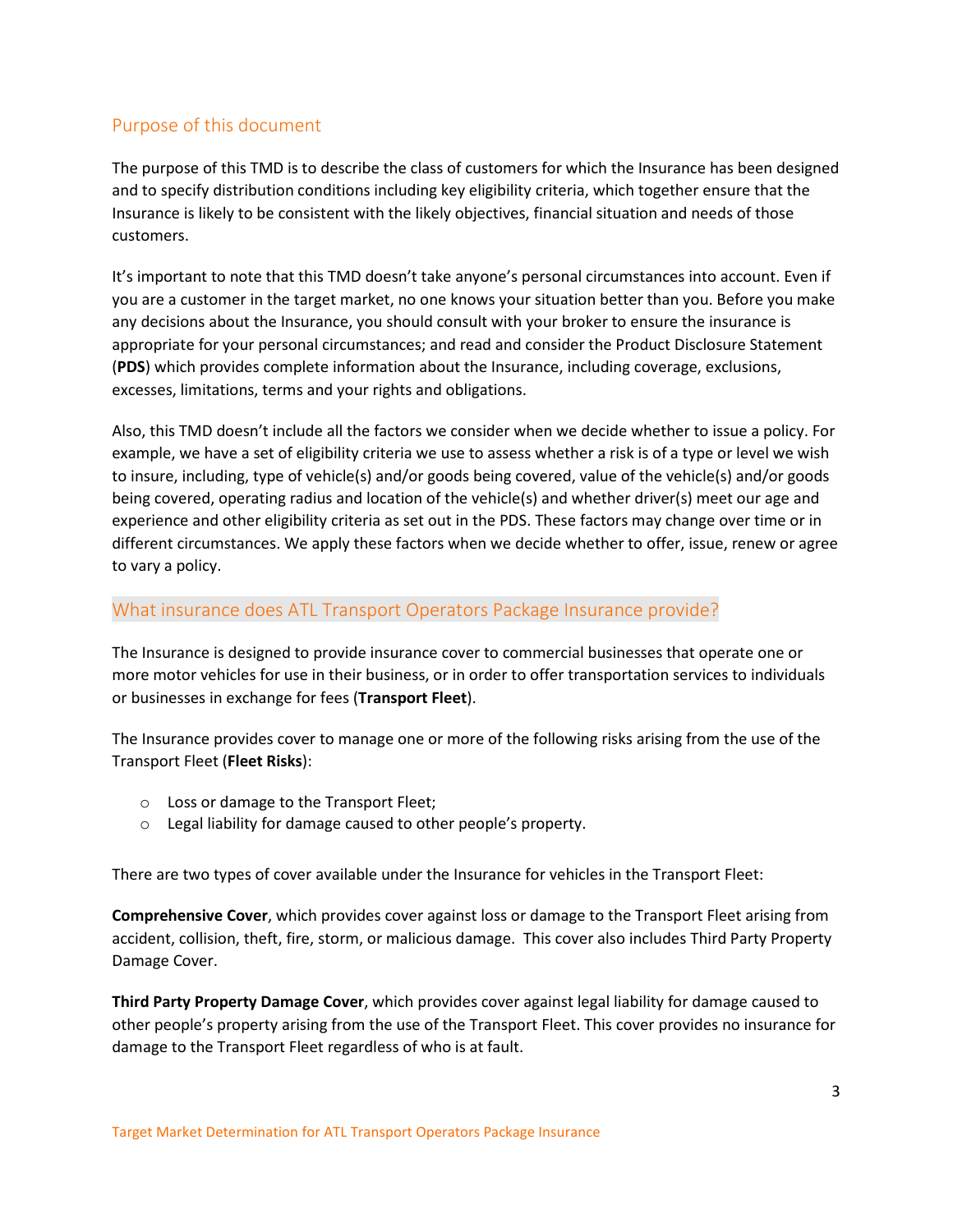The Insurance does not include cover for loss of income that may result from a vehicle in the Transport Fleet being damaged and therefore not available for use, however, customers who select Comprehensive Cover can extend their cover by adding any of the optional covers:

- o Business Interruption Insurance (Downtime);
- o Goods in Transit Insurance;
- o Business Liability Insurance.

## <span id="page-3-0"></span>What is the target market for ATL Transport Operators Package Insurance?

The target market for the Insurance is:

- $\checkmark$  Individuals, commercial businesses or other enterprises which;
- $\checkmark$  own and operate a Transport Fleet; and
- $\checkmark$  require insurance to manage Fleet Risks.

The Insurance is not designed for:

- × enterprises that require standalone cover for vehicles that are used as tools of trade, such as excavators, forklifts or other special use vehicles;
- × enterprises that operate motor vehicles primarily intended to transport individuals, rather than goods, such as taxis;
	- (These enterprises may be in the target market for our Taxi Operators Package Insurance.)
- × individuals who use their vehicle(s) for personal use and to provide services, including rideshare or other personal transport and delivery services (These customers may be in the target market for our Rideshare Operators Package Insurance.)

### **Commercial Businesses, Individuals, or other enterprises**

The Insurance is designed for businesses that operate a Transport Fleet.

That means the target market is made up of commercial enterprises or individuals that operate a Transport Fleet which they use as part of that business in relation to, or for the purpose of, the provision of transportation services.

This includes, but is not limited to:

- $\checkmark$  road freight and haulage businesses;
- $\checkmark$  transport logistics companies;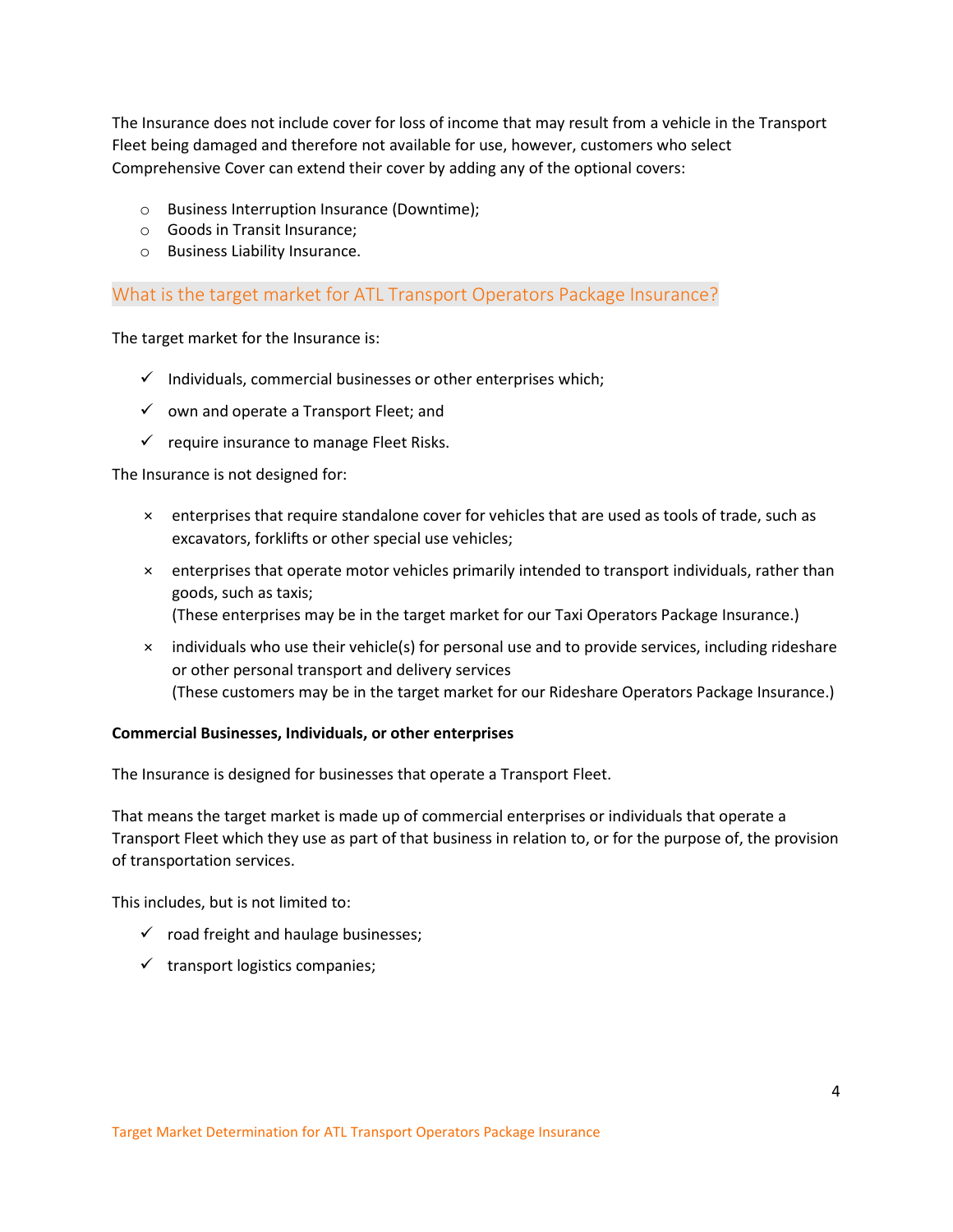#### **Operate a Transport Fleet**

A Transport Fleet is:

- $\checkmark$  a fleet of one or more motor vehicles registered for use on public roads within Australia;
- $\checkmark$  owned (including vehicles subject to finance) or leased by the commercial business;
- $\checkmark$  for use by the business and its staff and employees;
- $\checkmark$  to be used primarily to provide transportation services in exchange for fees; and
- $\checkmark$  used primarily to transport bulk or large quantities of goods on public roads.

A Transport Fleet is not a fleet of vehicles:

- × comprised only of vehicles used as tools of trade, such as excavators or other special use vehicles; or
- × primarily used off road or used primarily on private property; or
- × Used in underground excavation or mining; or
- × Used for any race, trial, test, contest or other motor sport.

#### **Manage Fleet Risks**

The Insurance is designed to manage Fleet Risks.

 $\checkmark$  That means the target market is made up of individuals, commercial businesses or other enterprises;

that wish to take out insurance to manage one or more of the Fleet Risks.

The Insurance is not designed for:

- × individuals, commercial businesses or other enterprises that do not require insurance to manage Fleet Risks; or
- × individuals, commercial businesses or other enterprises that wish to self-insure.

## <span id="page-4-0"></span>What is the target market for each type of cover?

#### <span id="page-4-1"></span>Comprehensive Cover

Comprehensive Cover provides insurance for loss or damage to a vehicle in the Transport Fleet. It covers loss or damage to the vehicle in the Transport Fleet and also includes Third Party Property Damage Cover. Customers who select Comprehensive Cover can also choose to add one or more optional covers.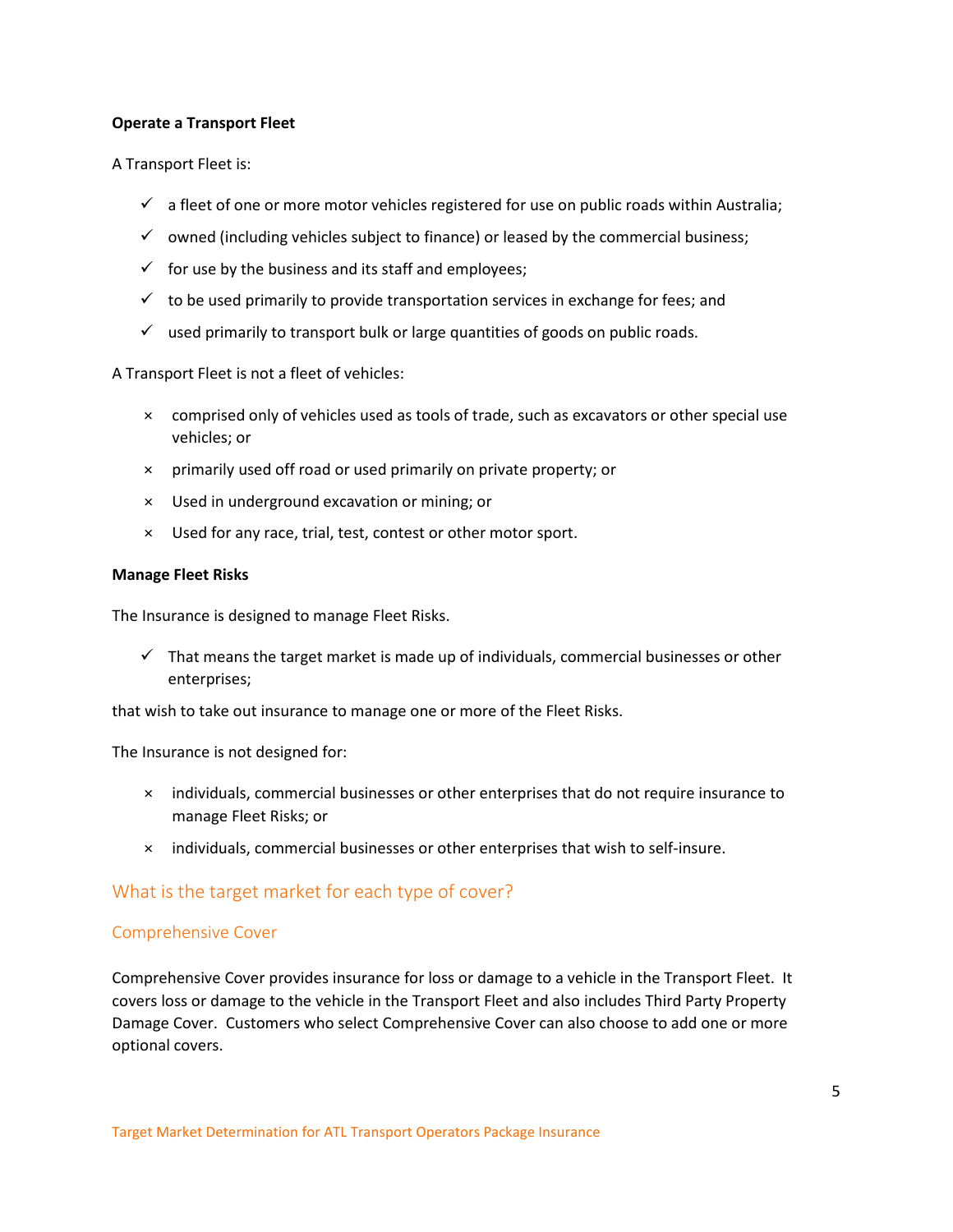The target market for Comprehensive Cover is customers who require insurance to manage the risk of loss or damage to the Transport Fleet. The target market also includes customers who wish to add one or more of the optional covers, only available with Comprehensive Cover.

This includes customers who require insurance when loss or damage to a vehicle in the Transport Fleet:

- $\checkmark$  is the fault of the eligible driver of the vehicle in the Transport Fleet; or
- $\checkmark$  is caused by another person who is:
	- o not able to be identified; or
	- o is uninsured and is unable to pay for the loss or damage.
- $\checkmark$  is as a result of theft or malicious damage.
- $\checkmark$  arises from a fire or storm,
- $\checkmark$  results in consequential losses that may be covered by an optional cover.

### <span id="page-5-0"></span>Third Party Property Damage Cover

Third Party Property Damage cover (**TPPD**) provides insurance for legal liability for damage caused to other people's property, including other vehicles, arising from the use of a vehicle in the Transport Fleet. If the eligible driver of a vehicle in the Transport Fleet is legally responsible for an accident that results in damage to other people's property, TPPD will pay to repair the damage or property loss. TPPD does not cover loss or damage to vehicles in the Transport Fleet in any circumstances.

The target market for Third Party Property Damage Cover is customers who require insurance to manage the risk of legal liability for damage caused to other people's property arising from and caused by the use of vehicles in the Transport Fleet.

## <span id="page-5-1"></span>What key attributes help refine the target market?

The target market for each type of cover available under the Insurance can be refined by determining which customers are likely to obtain value from the optional covers (which are only available with Comprehensive Cover) taking into account the key attributes of those optional covers.

The insurance is distributed through licensed general insurance brokers who apply for cover on behalf of their customers. The distribution conditions require brokers to provide information in respect of their customers to confirm eligibility for the Insurance and any optional covers.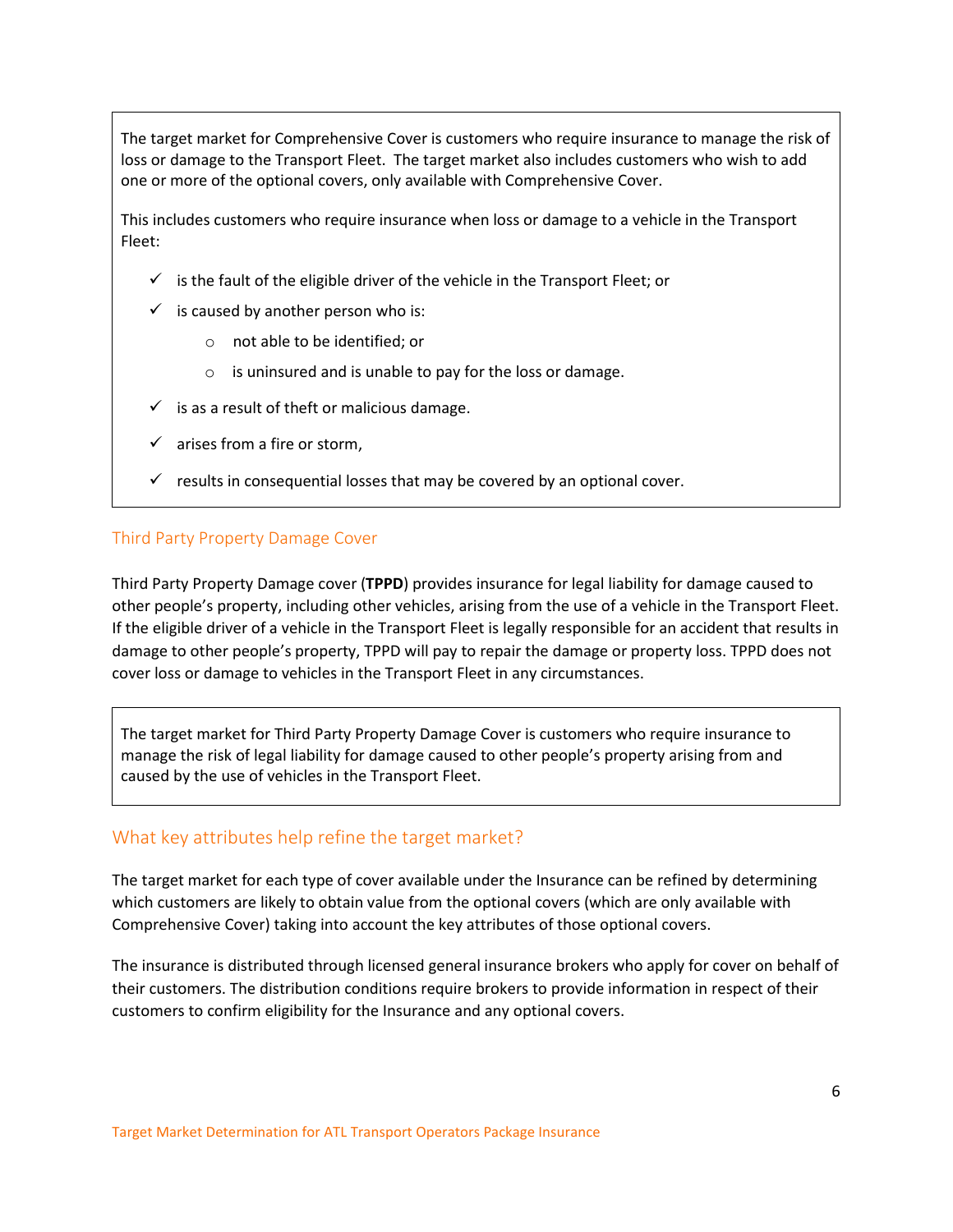The Distribution Conditions only allow the Insurance to be issued to customers who are eligible to take up the Insurance and are therefore within the target market, as refined by these key attributes, which ensures that the Insurance is likely to be consistent with the likely objectives, financial situation and needs of those consumers.

The information below explains when and how each key attribute is likely to be consistent with the likely objectives, financial situation and needs of customers in the target market. It is not intended to be a full description of each key attribute. Further information about each key attribute is set out in the PDS.

The target market for Comprehensive Cover includes customers who require insurance to manage one or more of the risks covered by the optional covers. Comprehensive Cover is likely to be consistent with the likely objectives, financial situation and needs of those customers.

### <span id="page-6-0"></span>Business Interruption Insurance (Downtime)

The key attribute of the Business Interruption Insurance option is to provide cover up to the nominated amount in the event of a vehicle in the Transport Fleet not being operational due to an event which is covered by the policy.

This optional cover is likely to be consistent with the likely objectives, financial situation and needs of customers who require insurance to manage that risk of ongoing expenses up to the nominated amount, such as an existing obligation to make ongoing finance payments in respect of the Transport Fleet or a replacement hire vehicle.

#### <span id="page-6-1"></span>Goods in Transit Insurance

The key attribute of the Goods in Transit Insurance option is to provide cover against loss or damage to goods, while in the custody and care of the customer, caused by a accidental damage or arising from specified perils which are covered by the policy.

This optional cover is likely to be consistent with the likely objectives, financial situation and needs of customers who require insurance to manage that risk. This could be due to the terms of the transport services the customer provides or other reasons.

#### <span id="page-6-2"></span>Business Liability Insurance

The key attribute of the Business Liability Insurance option is to provide cover against legal liability to pay amounts as a result of a claim for injury or damage to property of a third party arising out of the customer's business activities, excluding loss or damage covered under the Commercial Motor Insurance.

This optional cover is likely to be consistent with the likely objectives, financial situation and needs of customers who require insurance to manage risks arising out of the customers business activities as a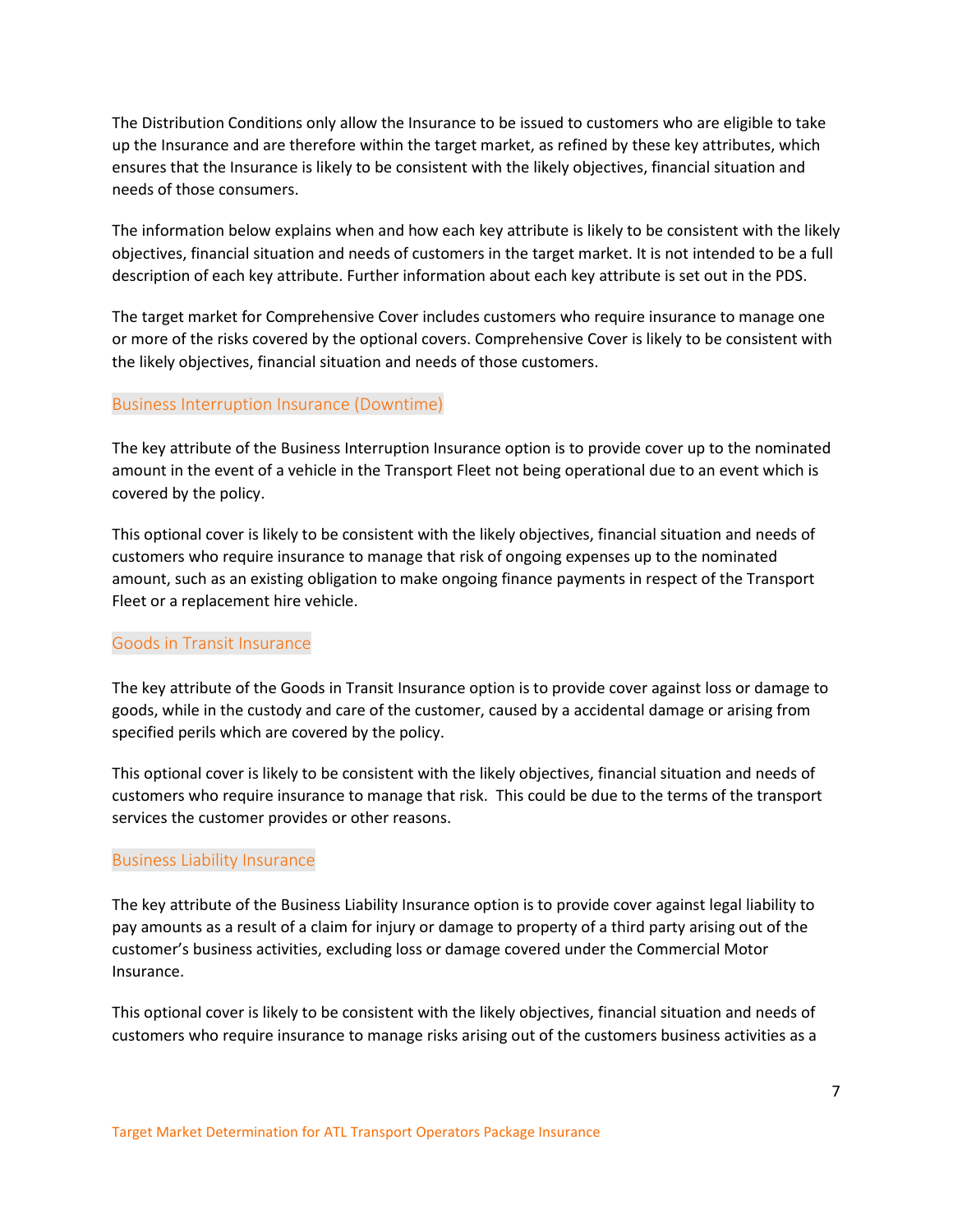Transport Operator. This may include customers who do not have any other form of business insurance or wish to combine their insurances in one policy.

### <span id="page-7-0"></span>Distribution conditions

#### <span id="page-7-1"></span>New policies

The Insurance is distributed by ATL as the Authorised Representative of Hollard, the insurer.

Before the Insurance is issued, the distribution conditions require brokers to provide information in respect of their customers to confirm eligibility for the Insurance and any optional covers. Customers who are eligible will be in the target market if they also:

- meet our underwriting guidelines; and
- are able to pay the premium.

Hollard have a range of supervision and monitoring procedures and contractual arrangements with ATL to ensure that customers are asked these questions and that they are only offered the Insurance if they are likely to be in the target market for the type of cover and applicable key attributes.

#### <span id="page-7-2"></span>Renewals

Before a policy expires, we will consider:

- the information previously provided to us;
- updates to that information;
- other potential changes.

Based on this information and the Brokers confirmation, we will consider whether the customer remains eligible for the current type of cover and applicable key attributes and whether we will offer renewal. In making this assessment, we will have regard to the likely impact on customers of offering cover to customers who are not in the target market and of other various alternatives.

If the customer is no longer eligible for the Insurance and is not likely to be in the target market for the current type of cover, or if we decline to renew, we will explain this clearly and prominently.

## <span id="page-7-3"></span>TMD Reviews

We will review this TMD regularly to make sure it remains appropriate. The first review will be within 12 months of the date it is prepared, and then within 3 years of completion of the previous review thereafter.

As well as our regular reviews, additional reviews may be triggered if we determine that there has been an event or circumstance that reasonably suggests that this TMD needs to change. This would be the case if it's no longer reasonable to conclude that: